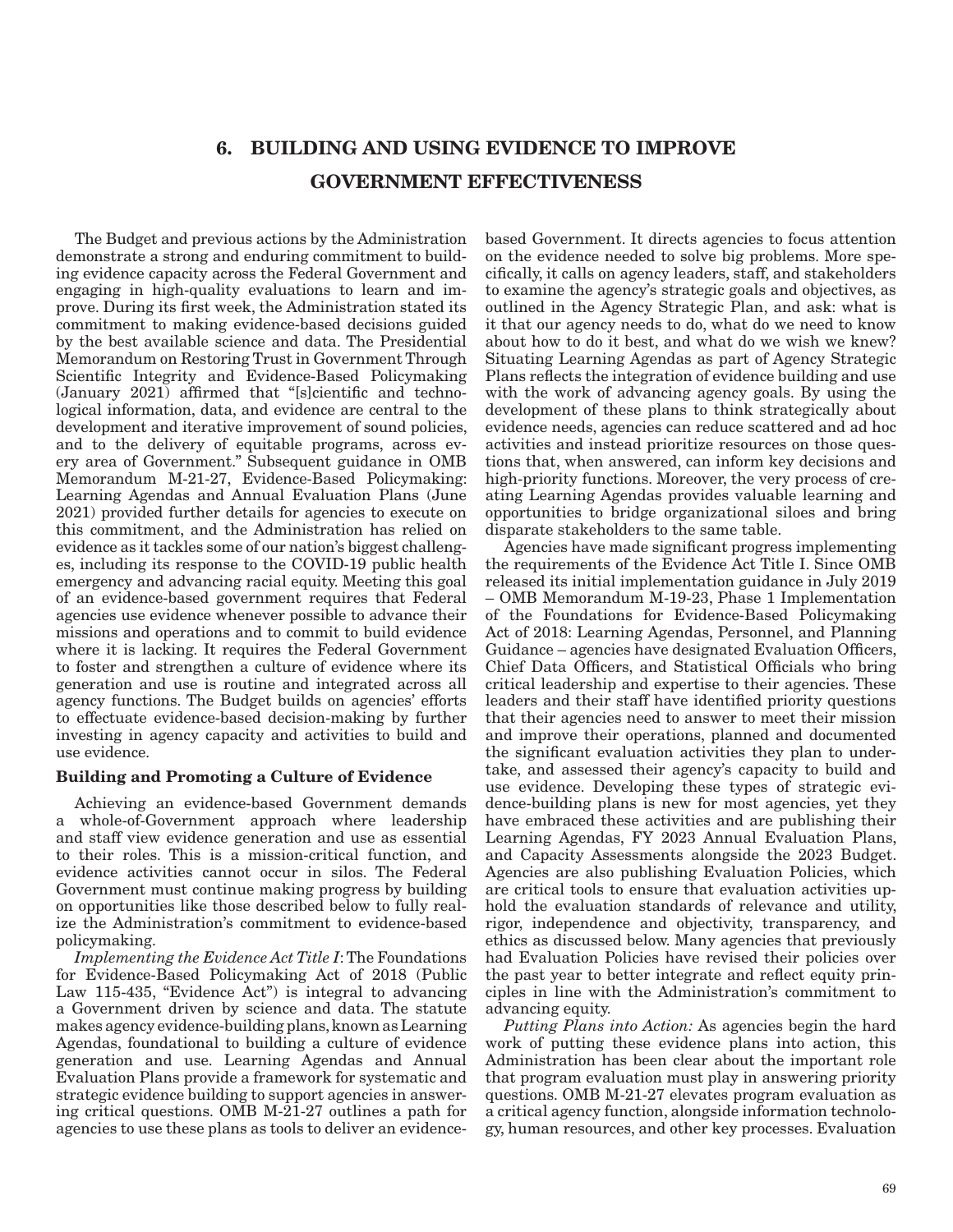is not a compliance exercise, and it is not solely an accountability tool. Rather, agencies should use evaluation to learn what works, for whom, and under what circumstances, and to provide insights into how to improve. The Federal Government must move away from an orientation that views evaluations as narrowly focused on answering the question, "Did it work?" with a simple "Yes," or "No," to one that includes evaluation in program and policy design from the beginning in order to build knowledge and understanding that informs decision-making. Evaluations rarely produce unquestionably positive results, yet most still provide meaningful and useful findings from which we can learn. Similarly, null or negative results should not be viewed as an indication of failure but instead as an opportunity to gain valuable knowledge. Using evaluation in this way entails a cultural transformation throughout an agency, from top leadership to program managers to front-line staff. It requires that agencies invest in a skilled workforce with the appropriate training and expertise, including for the Evaluation Officer and other staff. Conducting evaluations and using the results effectively demands that agencies make the necessary investments to support evaluation as a key agency function, moving beyond the bare statutory minimum to more robust resources.

This cultural shift in agencies further requires that the commitment to building and using evidence adheres to high standards when conducting evidence-building activities, including evaluation. As a scientific activity, agencies must strive to uphold the standards for program evaluation laid out in OMB Memorandum M-20-12, Phase 4 Implementation of the Foundations for Evidence-Based Policymaking Act of 2018: Program Evaluation Standards and Practices (March 2020). The Guidance not only makes clear the need to ensure that evaluation is carried out with relevance and utility, rigor, independence and objectivity, transparency, and ethics. It also describes concrete practices that agencies can implement to support efforts to meet those standards. The Evaluation Policies that agencies have established provide another mechanism to meet the Administration's call to uphold scientific integrity, which is essential for restoring trust in Government. All scientific activities, including evidence-building activities like program evaluation, should be conducted without undue influence and consistent with appropriate standards and processes (Protecting the Integrity of Government Science, NSTC, January 2022).

Agencies must also consider how evaluation activities intersect with the Administration's commitment to advancing equity. Evaluation is key to identifying and testing strategies and innovations that can effectively reduce disparities in priority outcomes. It is also critical that agencies design evaluations to yield useful insights and avoid perpetuating underlying biases by considering equity throughout the lifecycle of evaluation. This includes robust and sustained engagement with the full range of relevant and interested stakeholders to inform the prioritization of evidence needs, as well as the design, conduct, and application of evaluation and other evidence-building activities. When conducted without the input and insight

of those most directly affected by the programs and policies being evaluated, we risk maintaining blind spots in our understanding and perpetuating inequity. A focus on equity reinforces other critical principles like transparency and rigor; integrating an explicit commitment to equity in Evaluation Policies provides another channel for institutionalizing this principle in an agency's culture of evidence. To support understanding and awareness of how to integrate equity throughout the evaluation lifecycle, OMB's Evidence Team, in collaboration with a team of agency experts, hosted a five-part workshop series in the summer and fall of 2021.

*Fostering Collaboration and Engagement*: The Administration recognizes that effective collaboration across the Federal Government is essential to build on the strong foundation that dedicated civil servants in agencies have already put in place to support evidencebased policymaking. Since it started meeting monthly in Fall 2019, the Evaluation Officer Council has served as a forum for the Evaluation Officers from CFO Act agencies to come together as a community, exchange information, coordinate and collaborate on areas of common interest, and provide support to one another as they implement Title I of the Evidence Act. In Fall 2021, the Evaluation Officer Council honored Federal civil service leaders committed to advancing evaluation and evidence-based policymaking across Government through its inaugural Evaluation Officer Council Recognition Program. Those honored demonstrated dedication and commitment to using evaluation to improve Government and how we deliver for the American people. The Federal evaluation community is also collaborating through the Interagency Council on Evaluation Policy (ICEP). This group draws on evaluation experts from across Government to enhance the value and contributions of Federal evaluations to improve Government operations and delivery of Government services. These interagency communities highlight the ways in which Federal evaluation staff are working together to ensure that rigorous scientific tools like evaluation are used to help the Federal Government tackle big challenges.

With the launch of the new Evaluation.gov website in September 2021, the Federal Government now has a public-facing central home for evaluation and related evidence-building activities. The site demonstrates the Administration's commitment to transparency and coordination, bringing together information about Evaluation Officers and evaluation offices from every CFO Act agency, as well as other agencies who are engaging in this work. Evaluation.gov will soon provide a one-stop-shop for agencies, researchers, and the general public to find and access Learning Agendas, Annual Evaluation Plans, Capacity Assessments, and Agency Evaluation Policies. It will provide an accessible way for researchers and funding partners to easily see what priority questions agencies are trying to answer and then to align their own research portfolios to help answer those questions. While these kinds of partnerships can be difficult to form and sustain, the intent is to start breaking down long-standing barriers and help facilitate productive partnerships to solve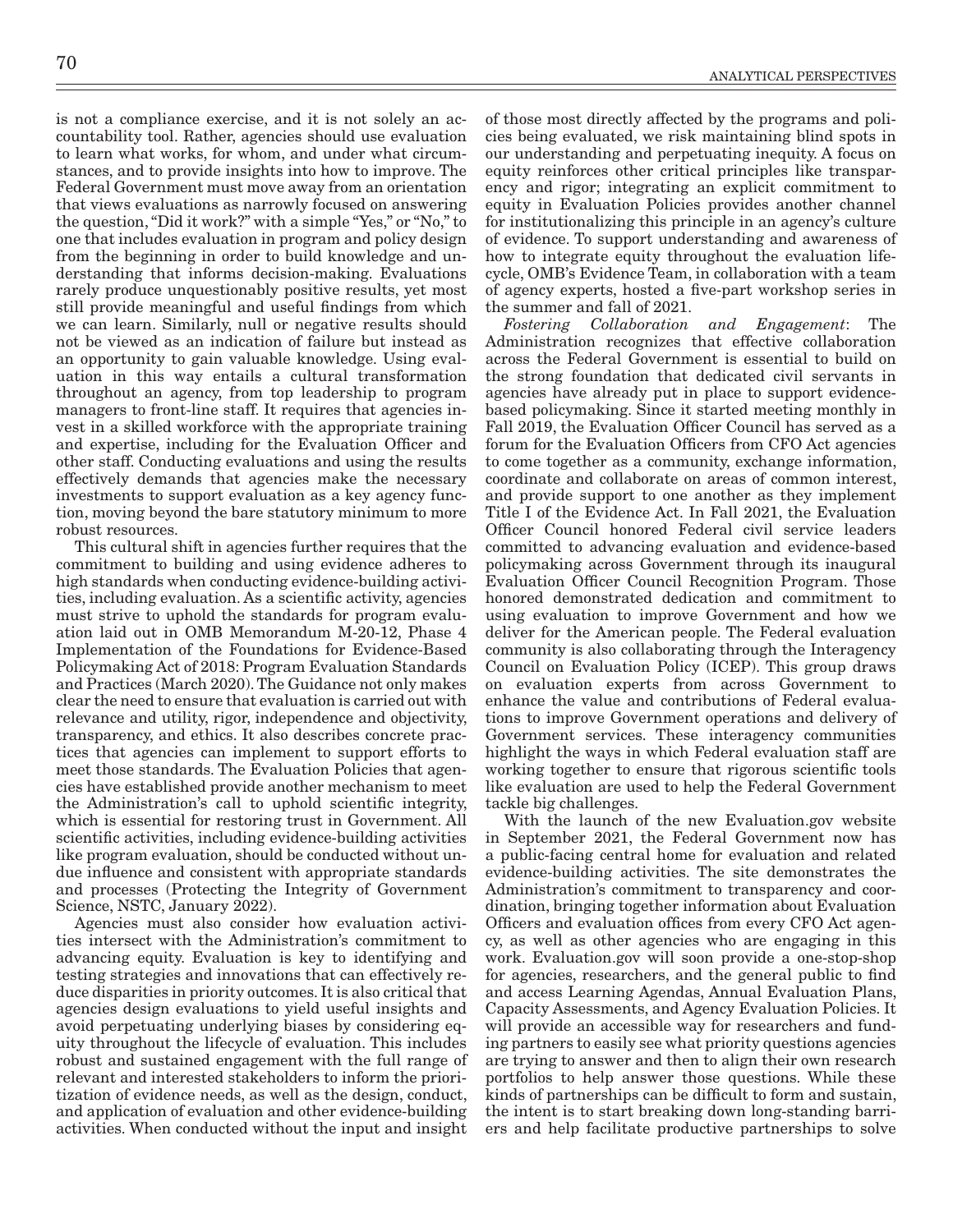our country's challenges. We also aim to open up engagement to a wide group of scholars, in particular those from Minority Serving Institutions (MSIs), Historically Black Colleges and Universities (HBCUs), community colleges, and those who may not typically have access to Federal projects and data.

#### New Initiatives to Accelerate Progress

The commitment to building fruitful partnerships both across Federal agencies and with non-Governmental researchers can be seen in efforts already taking shape. One such partnership is the Analytics for Equity pilot, a new initiative led by the National Science Foundation (NSF), the Office of Science and Technology Policy, and OMB. The Analytics for Equity pilot will leverage NSF's experience in funding research grants and connecting with academics, and it will distribute targeted funding to external research teams that are willing and capable of responding to Federal agencies' priority learning questions that focus on equity. The initiative aims to gain participation from academics with a broad range of institutional affiliations and areas of expertise. Agency partners will help shape the pilot's focus on a limited set of thematic areas and will provide guidance on data resources and agency needs.

The Biden-Harris Management Agenda Vision sets out key priorities for an equitable, effective, and accountable Government that delivers results for all Americans. A management-focused Learning Agenda in support of the President's Management Agenda (PMA) will identify key Government-wide questions to answer in support of the PMA Vision. This first-ever effort of its kind supports a larger effort under the PMA to advance management priorities for all Executive Branch Departments and agencies to improve how Government operates and performs. In support of the PMA vision of an equitable, effective, and accountable Government that delivers results for all, the PMA Learning Agenda will address critical evidence gaps and encourage research to close those gaps within, beyond, and in partnership with the Federal Government.

Achieving this vision of an evidence-based Government requires that we build and promote an environment and workforce that understands and appreciates evaluation and other evidence-building approaches. Recognizing this need, OMB is partnering with the U.S. Department of Health and Human Services (HHS) and agency evaluation experts to develop the Federal Evaluation Toolkit. This resource will help build evaluation skills among the Federal workforce broadly by addressing the value of evaluation, how to interpret and communicate results to agency leaders, and how leaders can – and should – use results to support decision-making. In addition, OMB, in partnership with the Office of Evaluation Sciences (OES) at the General Services Administration (GSA), offers a regular workshop series for Federal staff on technical and policy areas related to evaluation and other evidence activities. The workshops are well attended and receive consistent positive feedback, thus demonstrating the broad demand and interest in acquiring these skills.

#### Investing in Evidence

 Building and sustaining an evidence-based Government is a long-term proposition. Targeted investments in FY 2022 are providing cross-agency support that amplifies individual agency activities. The 2023 Budget includes a number of proposals to build evidence where it is lacking and develop evaluation capacity, while also using evidence to inform other investments.

*Building Evidence Where it is Needed:* The American Rescue Plan Act of 2021 (Public Law 117-2, "ARP") provided resources for over 200 programs and services designed to counteract the public health and economic harms of the pandemic. Building evidence on equitable approaches to implementation of ARP investments is the focus of multiyear, multi-agency projects. In addition to agencies' own initiatives to evaluate ARP programming, OES is undertaking a portfolio of evaluations with agency partners to better understand how to improve awareness, access, and allocation of ARP programs and resources, focusing on ARP programs with equity goals. Another strategy to generate lessons from ARP is a collaboration among OMB, GSA, and agency partners to launch a multi-year national evaluation of a cross-section of priority ARP-funded programs, using an independent third-party research firm. This first of its kind effort will encompass multiple agencies, geographies, and programs, and seeks to answer questions about where and how ARP programs helped advance equity, while building evidence for future programs and policies.

Many of the priority questions we need answered to more effectively deliver on the Federal Government's mission are inherently cross-governmental. In critical areas like hiring, equity, and rebuilding the economy, many of the policy and programmatic solutions span agencies and functions. However, the current structures and processes for conducting evaluation make it difficult to fund and conduct joint studies that could benefit multiple agencies. A coordinated approach to evaluation will help agencies use taxpayer dollars efficiently and effectively and promote a culture of learning and continuous improvement. To begin meeting this challenge, the 2023 Budget makes new investments in cross-agency evaluations aligned with Administration priorities. Each of these new evaluations will be housed at a lead agency but will address priority questions common to multiple agencies. The Environmental Protection Agency (EPA) will lead a coordinated cross-agency process to support the design and execution of evaluations of Infrastructure Investment and Jobs Act (Public Law 117-58, "IIJA") investments. This is an opportunity to further ensure that IIJA investments are evidence-based and that agencies build evidence about the outcomes of these investments. The Small Business Administration will lead a coordinated cross-agency evaluation of agency efforts to improve equity in procurement, aligned with the Administration's commitment to increasing opportunities and removing barriers in Federal procurement. The Office of Personnel Management (OPM) will lead a series of pilot tests focused on the return to Federal facilities and hybrid work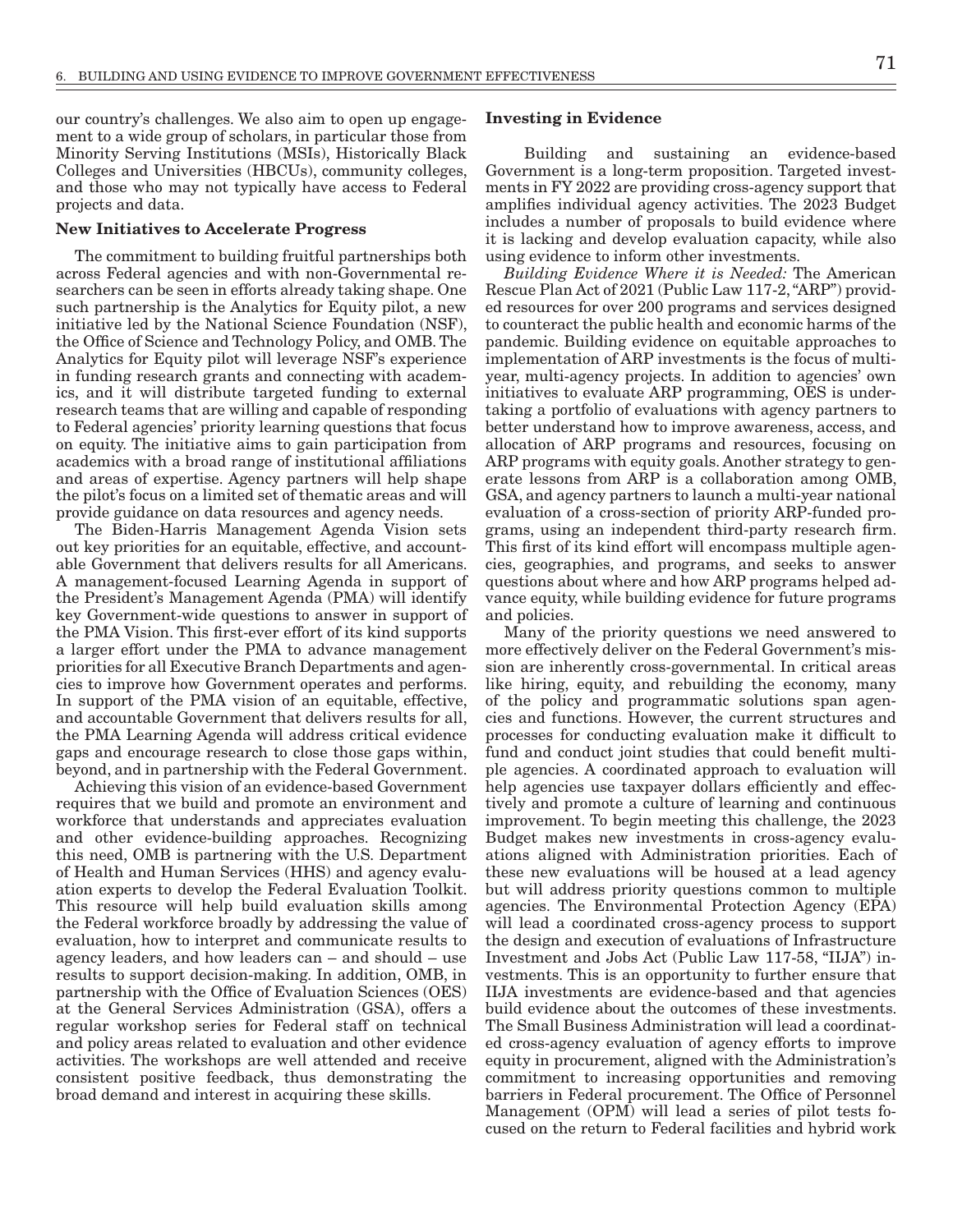environments, working with GSA to implement and test new space configurations for physical offices, training approaches for managing hybrid teams, new technology products, or other innovations agencies may consider as they look to the future of work. Finally, the Budget includes funding for the Department of Labor (DOL) to lead a new rigorous interagency evaluation of strategies aimed at improving Diversity, Equity, Inclusivity, and Accessibility (DEIA) within the Federal workforce. DOL will lead an evaluation of agencies' DEIA efforts, in close collaboration with OPM and other agencies to drive longterm, meaningful changes for the Federal workforce. The cross-governmental nature of these evaluations means that a range of agencies will participate in the evaluations and that the findings can be shared, applied, and used across agencies and contexts. The lead agencies will be expected to work with other agency partners to design these evaluations so that the results are timely, relevant, useful, and disseminated broadly, in service of addressing these Administration priorities more effectively.

The 2023 Budget also makes a number of new evidence-building investments at agencies to support Administration priorities. At the Department of Education (ED), there is an additional \$350 million, for a total of \$514 million, for the Education Innovation and Research program, which the Department would target towards identifying and scaling evidence-based models that improve recruitment and retention of staff in education, in particular in the critical shortage of science, technology, engineering, and mathematics (STEM) education, career and technical education (CTE), special education, and multilingual education. Additionally at ED, there is \$200 million in the CTE Innovation and Modernization Fund to build evidence of successful postsecondary models to address persistent challenges to career readiness and post-secondary attainment, especially among underserved students. Also at ED, a portion of the National Center for Education Statistics' National Assessment of Educational Progress (NAEP) funding is specifically requested for research and development efforts needed to maintain NAEP quality and reduce future program costs. At the Department of Justice (DOJ), the Budget proposes a significant investment to support the deployment of body-worn cameras (BWC) to the Department's law enforcement officers. Part of this investment will be set aside for evaluation to assess the role of BWC in advancing criminal justice reform.

*Sustaining High Capacity Evaluation Capabilities:* In addition to investments aimed at strengthening evaluation capacity across the Federal Government, the Budget sustains or enhances funding for evaluation offices or units that pre-date the Evidence Act, including for evaluation activities at ED's Institute for Education Sciences; several parts of HHS, including the Office of the Assistant Secretary for Planning and Evaluation (ASPE), the Office of Planning, Research and Evaluation (OPRE), and the Centers for Disease Control; the Department of Housing and Urban Development's (HUD) Office of Policy Development and Research; the Department of Agriculture's Food and Nutrition Service; DOL's Chief Evaluation Office; GSA's OES; the Millennium Challenge Corporation; and AmeriCorps. The Budget also continues essential authorities for evaluating and improving Federal programs. For example, the Budget maintains the authority for DOL to set-aside "up to 0.75 percent" of appropriations so that there may be sufficient funds for conducting significant and rigorous evaluations, and it continues to provide DOL's Chief Evaluation Office the authority to carry out grants and demonstration projects to test innovative strategies for building evidence. The Budget also includes measures to further support these offices, such as the request for the Evaluation Funding Flexibility General Provision to give DOL's Chief Evaluation Office and Bureau of Labor Statistics, and HHS's ASPE and OPRE the ability to use evaluation funds over a greater period of time

*Using Evidence to Inform Investments:* In addition to building evidence where it is lacking, the Administration supports new investments that are backed by strong evidence of effectiveness. For example, the Budget makes a number of investments in housing programs that are informed by careful and systematic evaluations of previous programs. Driven by evidence demonstrating that living in lower-poverty neighborhoods improves the long-term success of children and the health outcomes of adults, the Budget includes \$445 million in HUD's Housing Choice Voucher program for mobility-related supportive services to provide low-income families who live in areas of concentrated poverty with greater options to move to higher-opportunity neighborhoods. The Budget includes \$330 million for HUD grants to mitigate lead-based paint hazards in HUD-assisted and other low-income homes, reflecting clear evidence that ensuring children grow up in healthy, lead-safe homes provides a lifetime of benefits for both the children and society. The Budget includes \$85 million for investments in HUD's Healthy Homes grants and contracts, supporting comprehensive household hazard mitigation practices that have been shown to significantly reduce the costs of environmental diseases in children. As another example, the Budget includes \$3.3 billion for HUD's Continuum of Care program, which prioritizes grantees who commit to using a Housing First approach. The Housing First approach has been proven to be highly effective for ending homelessness, particularly for people experiencing chronic homelessness who have higher service needs. Finally, the Budget includes \$455 million for HUD's Housing Opportunities for Persons with AIDS (HOPWA) program, based on evidence that housing interventions improve stability and connection to care for people with HIV/AIDS and that lack of stable housing is one of the most significant factors limiting the use of antiretrovirals.

At DOL, the Budget provides \$303 million to expand investments in Registered Apprenticeship programs that have been shown to improve employment outcomes. The Budget also includes \$6 million to provide greater opportunities for women to enter Registered Apprenticeship and nontraditional occupations. In addition, the Budget includes \$375 million for Reemployment Services and Eligibility Assessments (RESEA). Beginning in FY 2023,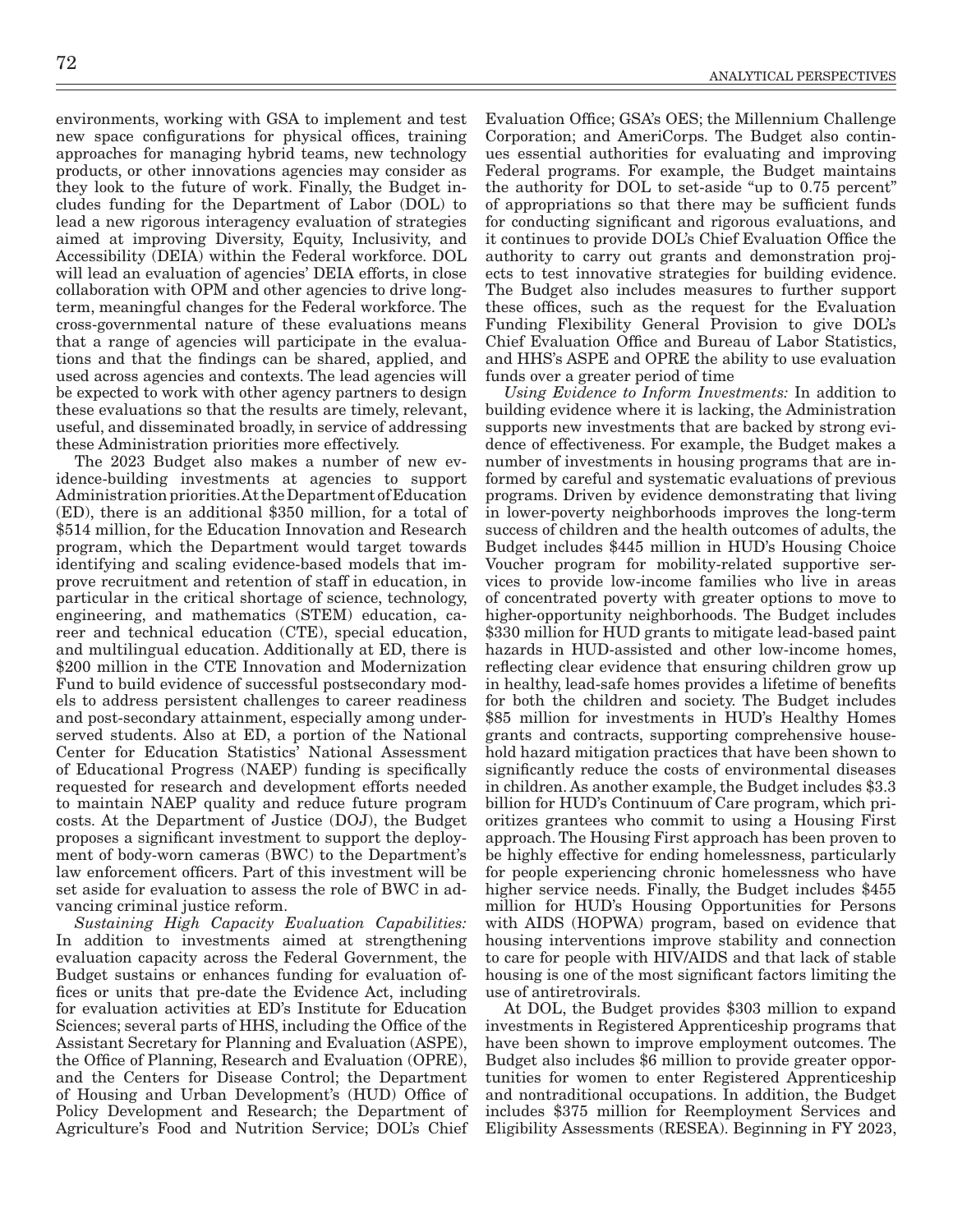states will be required to use no less than 25 percent of RESEA funds for interventions or service delivery strategies with strong causal evidence showing a demonstrated capacity to improve employment and earnings outcomes for program participants. States have the flexibility to use up to ten percent of their annual RESEA funding to conduct evaluations of these interventions and strategies, and the Budget continues to make funding available for DOL to support states in implementing the evidence-based requirements, including through identification of strong evidence in the Clearinghouse for Labor Evaluation and Research (CLEAR) website.

The Budget also continues to support the use and building of evidence related to implementation of the First Step Act, a high priority Administration initiative. Building on activities started in FY 2022, the Budget supports funding at the Bureau of Prisons (BOP) in DOJ for an evidence-informed, workforce development initiative to be administered by DOL in partnership with BOP. The initiative seeks to implement a variety of evidenceinformed workforce development models and practices including case management, support services, Registered Apprenticeship, occupational skills training, and transitional employment for current prisoners in BOP facilities or those that have been recently transferred to community placements. While the program models will be developed using evidence, the initiative also includes funds for robust rigorous evaluation to assess prisoner outcomes (e.g., recidivism, labor market outcomes, etc.) and consider the relationship between these outcomes and the type, intensity, and duration of services provided.

*Building Evidence and Evaluation Capacity:* Agencies' capacity to build and use evidence varies widely, and achieving the goal of an evidence-based Government requires further investments to develop that capacity. The Budget makes a number of investments to allow agencies to build the systems, personnel, and processes that they need. For example, the EPA will invest in building a broader and higher quality portfolio of evidence. The Budget ensures that EPA will have the personnel and resources to engage in more robust foundational fact finding, more durable improvements in data access and sharing, and stronger engagement of – and collaboration with – external stakeholders, academics, and other researchers. It will support EPA's use of more rigorous and labor-intensive methodologies and increase the number of program evaluations and other empirical studies that support EPA's Learning Agenda. Similarly, the Budget supports an expanded \$4 million independent evaluation fund at the Department of the Interior (DOI). This will allow DOI to conduct new studies and build evidence in areas on its Learning Agenda that are not otherwise funded.

In the Department of Homeland Security (DHS), there are several foundational investments to support evidencebuilding. For example, \$500,000 is included for funding evaluation-skilled personnel and evaluation activities to support DHS's Evaluation Officer, including coordination and execution of the Learning Agenda and Annual Evaluation Plan. The Budget also includes funding for

two highly skilled evaluators to strengthen the Federal Emergency Management Agencies (FEMA) capacity and capabilities for planning and executing high quality program evaluation and other evidence-building activities that inform learning and improvement across the breadth of FEMA programs and with regard to Administration priorities, including climate resilience for FEMA hazard mitigation grant priorities and equity.

At the Department of Veterans Affairs, the Budget requests funding to support two evaluation analysts in the Veterans Benefits Administration (VBA) to help build capacity that will allow VBA to promote greater equity in service delivery by measuring inequities among veterans who have historically been disadvantaged based on their race, ethnicity, sexual orientation, or gender identity; identify opportunities to address those inequities; and use data to systematically build evidence to understand whether changes have the intended effect of reducing inequities in service delivery.

### Data Infrastructure and Capacity to Support Evidence-Building

The Evidence Act calls on agencies to strategically plan and organize evidence-building, data management, and data access functions to ensure an integrated and direct connection to evidence needs. The Budget recognizes that the collection, curation, governance, protection, and transparency of data are also essential for evidence building and thus includes commitments to advancing the data infrastructure and capacity that is foundational for building evidence within and outside Government. Chapter 15 describes how the Federal statistical system, especially the recognized statistical agencies and units, are expanding their longstanding capacity to produce and make accessible data for evidence-building as they work together to implement Title III of the Evidence Act. As a further example, the Budget continues to invest around \$33.5 million to support states, school systems, and other partners to design and implement Statewide Longitudinal Data Systems (SLDS), a program of the National Center for Education Statistics (NCES) at IES, which supports early childhood through workforce data to make datainformed decisions and to conduct research to identify strategies to improve student outcomes. Similarly, \$6 million would sustain investments in DOL's Workforce Data Quality Initiative (WDQI) to support states in developing, connecting, and enhancing their longitudinal data systems that integrate education and workforce data to provides students and job seekers with information to select the education and training programs that best suit their needs. SLDS and WDQI enable the support of evaluation and research on the effectiveness of workforce and education programs and thus are integral to supporting evidence-building at the State and Federal levels. The Departments continue to jointly convene efforts to maximize lessons and partnerships.

Strategic, cost-efficient evidence-building relies on strong data governance that facilitates the access, protection, and use of program and other administrative data to enable and support secondary uses, including for